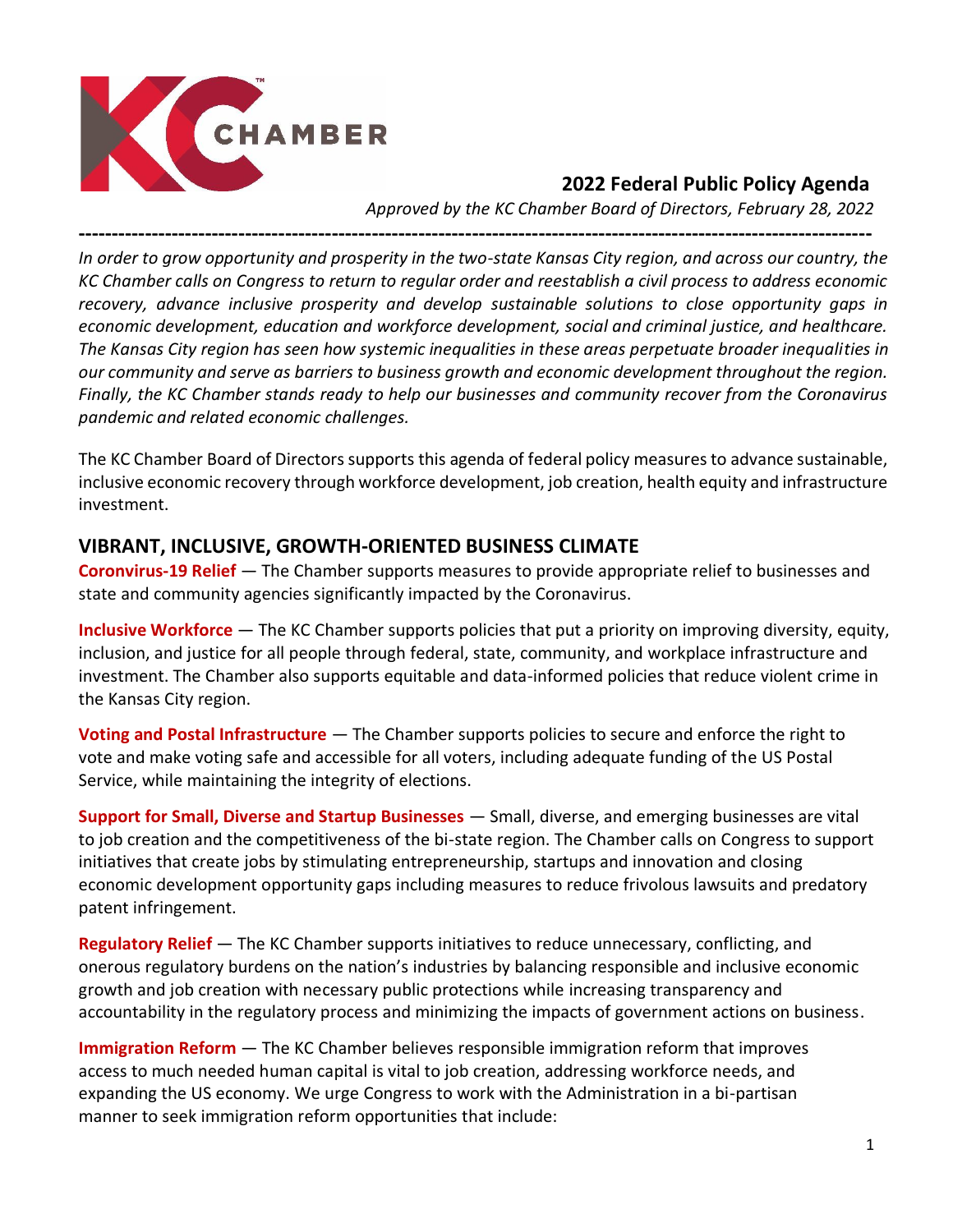- Increasing in the annual quota for H-1B visas.
- Eliminating per-country quotas on green cards based on critical workforce needs and talentoriented immigration measures.
- Introducing STEM-visas.
- Expanding critical temporary and permanent visa programs and guest worker opportunities.
- Protections for Deferred Action for Childhood Arrivals (DACA) recipients.
- Improved border security.

**International Trade** — The KC Chamber supports measures to foster robust international trade so that greater Kansas City companies of all sizes can expand exportation of goods and services and create jobs in our region. This includes advocating for strategies to bolster the competitiveness of U.S. companies in the international market while protecting them from unfair taxing practices and protecting their research and intellectual property.

**Federal Data Privacy** — The KC Chamber supports comprehensive federal data privacy legislation that is technology-neutral and balances the need to protect consumers' privacy with the cost of compliance for businesses. Enforcement should come from properly resourced Federal Trade Commission, and the policy should preempt the current patchwork of numerous state privacy laws and provide more certainty and consistency to businesses and consumers.

### **FISCAL RESPONSIBILITY**

**Fiscal Responsibility** — The KC Chamber believes a balanced federal budget and a reduced national debt are vital to the health of our national economy today and in the future. The Chamber encourages a return to a thoughtful, collegial appropriations process which includes a long-term deficit reduction plan, economic growth policies, responsible spending and congressionally directed spending.

**Tax Reform** —To improve the climate for businesses of all sizes, the KC Chamber supports:

- Immediate tax relief and tax certainty measures for employers and employees impacted by COVID-19, as well as policies that provide long-term and stable solutions addressing current inconsistent state income tax treatment of a mobile workforce and an ever-developing permanent remote workforce.
- Policies that incentivize startups, protect taxpayers, reduce tax fraud, and reduce compliance burdens.
- Current designations and structures for employee stock ownership plans (ESOPs).
- Expanded opportunities for tax deductions and incentives for qualifying charitable giving.
- Maintaining the current federal corporate income tax rate of twenty-one percent (21%).
- Maintaining tax-exempt status for municipal bonds and private activity bonds.

**Social Security** — The KC Chamber supports measures to improve long-term solvency of the Social Security System including modifying the method of indexing benefits to mirror real changes more closely in the cost of living.

**Financial Services** — The KC Chamber supports prudential, analytical, and non-conflicting regulatory measures and policies that assure a 21<sup>st</sup> century banking system that: recognizes the value of the diversity of financial services providers in the KC region; ensures an independent Federal Reserve system; and reflects the impact of technology on financial services providers.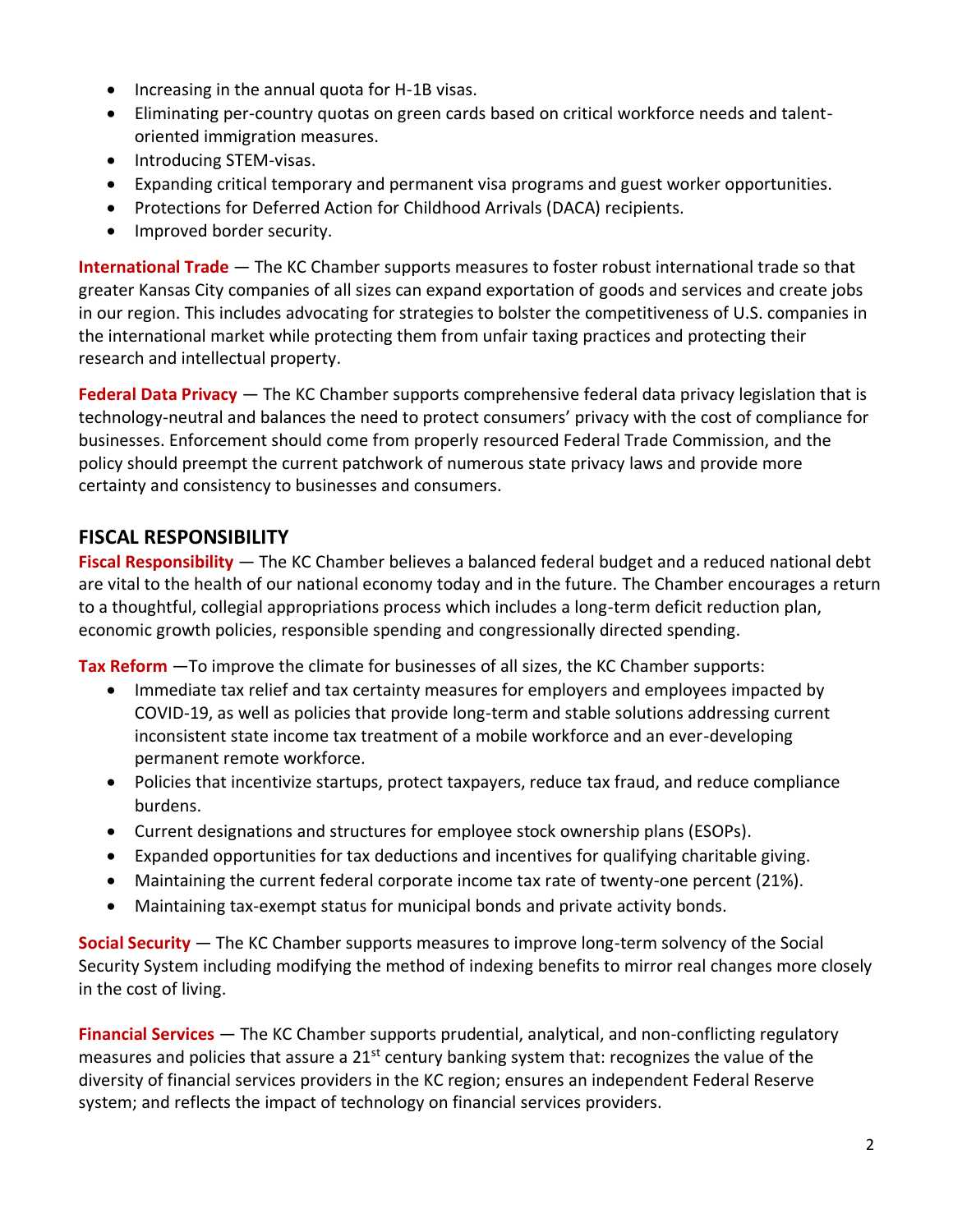## **WELL-COORDINATED EDUCATION / WORKFORCE SYSTEM**

**Pre K-20 Education** — The KC Chamber supports policies and funding to encourage a robust and accountable Pre-K-20 public education system emphasizing pursuit of exemplary education including vital technical training and a rigorous STEM curriculum based on globally competitive standards and fostering a well-trained, productive, competitive workforce for the jobs of today and tomorrow. To do this and keep educational opportunities accessible and affordable, the Chamber calls for appropriate federal investment in:

- Early childhood care and learning programs.
- Education programs for those with disabilities.
- Post-secondary education programs (four-year colleges, graduate programs, community colleges, apprenticeship programs, workforce certification programs).
- The Carl Perkins Grant and support for Pell Grant reform.
- Increasing dual credit opportunities for secondary students.
- Programs to encourage adult learners to complete previous unfinished post-secondary degrees.

Finally, the Chamber supports policies to encourage collaboration between education leaders, workforce development professionals and industry and government officials at all levels of the workforce system as education policy is developed.

**Globally Competitive Workforce Development** — The KC Chamber supports policies that promote labor productivity, provide job training skills, and encourage more citizens to enter or re-enter the workforce. This includes increased investment in secondary level technical education, adult education, and English as a second language, as well as support for workforce training, re-entry programs and other criminal justice initiatives that encourage returning citizens and other at-risk citizens to become employed.

**Federal Jobs** — The KC Chamber supports efforts such as the National Security Crossroads recognizing Kansas City as an ideal marketplace for government operations and encourages our local delegation to advocate for opportunities to bring additional federal jobs to Kansas City.

**Research & Development** — Research and development at universities and federally funded laboratories facilitates significant economic impact in greater Kansas City and supports cures, innovation, and job creation. The KC Chamber urges Congress to support this regional opportunity and engage its resources to advance research and development in the two-state region including support for essential funding programs.

### **GLOBALLY COMPETITIVE INFRASTRUCTURE**

**General Infrastructure –** All critical infrastructure planning considered by the Federal Government should:

- Consider multiple funding sources including those both new and innovative and identify sufficient funding for investment, including the continuation of existing programs and utilization of innovative delivery tools such as public-private partnerships (P3s).
- Support efforts to streamline infrastructure investments, such as design-build, and have comprehensive look-at polices, practices, and roadblocks that can be streamlined to move from planning to construction quicker.
- Expand opportunities for bi-state regional collaboration for funding and deployment.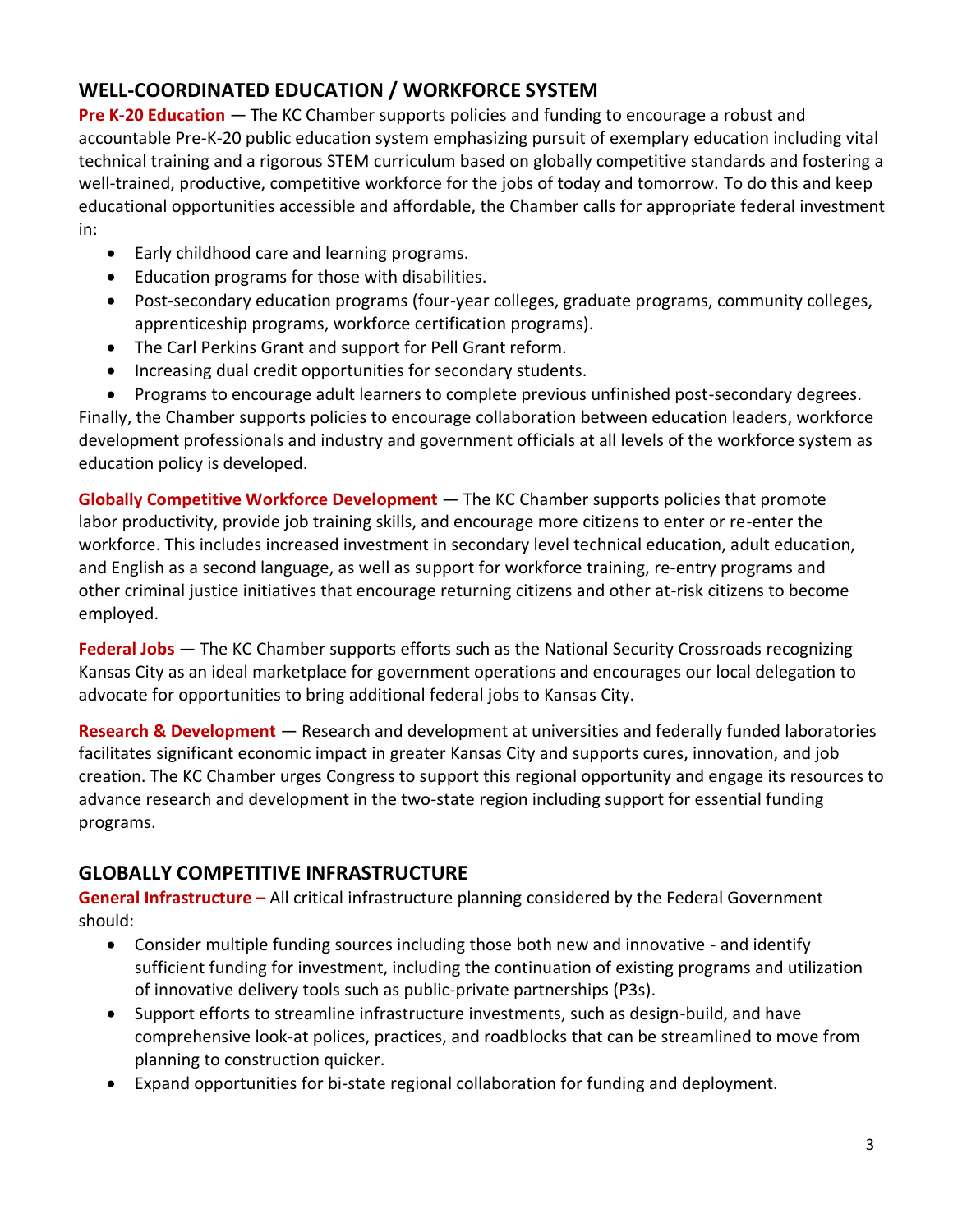- Adequately fund multiple modes of infrastructure development and programs to maintain and expand their access.
- Provide funding for maintenance and modernization improvements for airport infrastructure including Kansas City International Airport, and for improvements to channel, port, and harbor infrastructure throughout the Marine Highway Corridor system.
- Promote environmentally responsible directives and contemplate impacts of Climate Science.
- Emphasize technological advancements.

**Transportation** — The KC Chamber urges the prioritized funding and deployment of the following *Infrastructure Investment and Jobs Act* (IIJA) components:

- Encouraging safe, efficient transportation that promotes access to regional, national, and international markets and opportunities vital to regional needs.
- In addition to state and local federal funding obligations, providing the RAISE and INFRA Grants, CIG programs, and other competitive grants aimed at increasing economic competitiveness. Incentivize innovated delivery tools such as public-private partnerships (P3s).
- Adequately funding multiple modes of transportation, including transit systems and programs such as Transit Oriented Development (TOD), to maintain and expand their access. Encourage states to adequately fund public transportation in order to maximize the federal matching funds.
- Promoting environmentally responsible directives, contemplate impacts of Climate Science, and acknowledge that while fossil fuels are the dominate means to power vehicles, alternative and innovative funding sources, such as VMT, should be considered and studied/piloted in order to adequately fund infrastructure needs in the long-term.
- Emphasizing technological advancements such as clean energy or autonomous vehicles.
- Supporting and expanding transportation alternative programs such as vanpooling, microtransit, and car/rideshare programs.
- Increasing support for the national rail passenger network to reduce freight and passenger train bottlenecks throughout the nation.

Water, Wastewater & the Missouri & Kansas Rivers - The Chamber calls on Congress to adequately fund the maintenance and repair of flood control systems on the Missouri and Kansas Rivers to prevent flooding and keep waterways safe and navigable, and to invest in measures to assist local governments in making sustainable improvements to their flood risk management, water, and wastewater systems to meet long term demands of regional development and growth.

**Military Support and Homeland Security** —The KC Chamber supports stable funding for military services at a level to provide force modernization, service end strengths, and readiness to protect the nation. The Chamber advocates for initiatives that increase employment opportunities and quality of life for service members and their families and ensure military and veteran resources are adequately funded. Finally, the Chamber advocates for policies which protect and bolster the region's military-related resources and investment in our region's installations and defense industrial base.

**Broadband** — The Chamber supports efforts to expand broadband access to currently underserved areas and populations and reduce outdated and unnecessary regulations to broadband investment which is critical to 5G technology and the continued development of the Internet of Things (IoT). The Chamber also supports efforts to improve regional coordination efforts in expanding broadband access given the bi-state nature of the region.